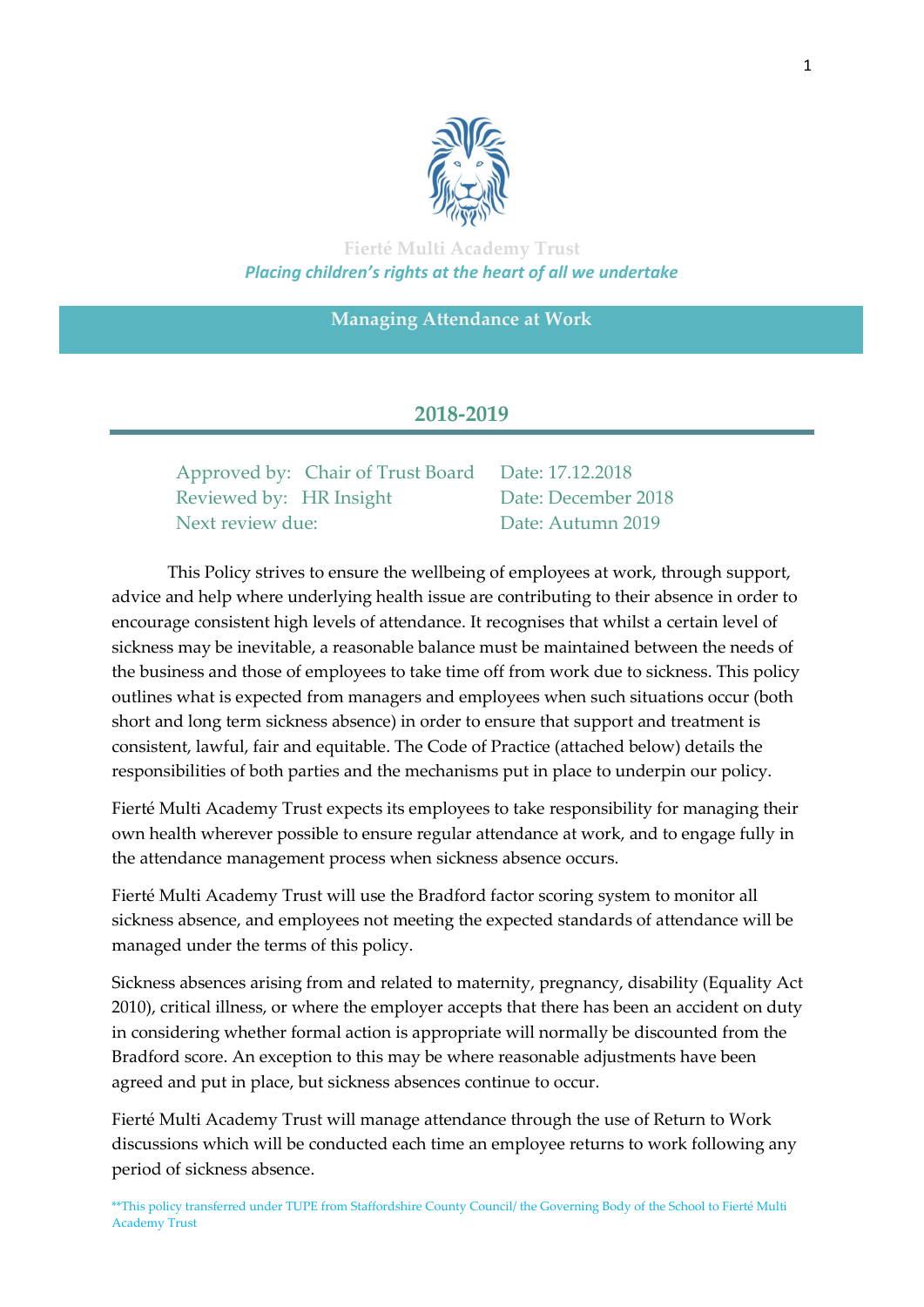## **Policy Principles**

The three stages of managing attendance are progressive and intended to remind and enforce the attendance standards that are expected from all employees, with support mechanisms to encourage this. The manager must take formal action at the appropriate stage where the Bradford score is 150 or above, after taking account of absences that are normally discountable.

The policy applies from the first day of employment, although an employee must never unknowingly find him or herself under consideration of the formal attendance procedure.

Sometimes conflict with others at work can lead to employees taking sickness absence. In these circumstances mediation can be particularly helpful, providing a process for the parties involved to explore their issues in a safe and confidential environment, paving the way to a successful return to work.

This policy and its supporting procedural documents provide a framework to manage attendance issues in ways that are founded on the principles of:

- Effective support in the handling of sensitive and complex matters;
- Recognising disability related conditions and issues in the workplace and taking appropriate action to mitigate the effect of these;
- Equity and fairness of treatment;
- Consistency of application of the process and procedures agreed for handling sickness absence and attendance issues;
- Timeliness (in accordance with reasonable timelines).

Employees are expected to engage appropriately with this policy insofar as they are affected by it. Abuse or misuse of this policy is unacceptable and may give rise to action under the Fierté Multi Academy Trust's formal disciplinary procedures.

Information recorded during this process may on request be disclosed to any party involved in the process (subject to exemptions). When a request for information is received, it would need to be established if the requested information is the requestor's personal data. The request would then be assessed to identify if there are any exemptions from release, for example, would release put another person at harm. Written requests for information will be subject to the General Data Protection Regulation.

Formal action against a TU representative can lead to a serious dispute if it is seen as an attack on their functions. Whilst normal attendance standards apply to a TU representative as an employee, the relevant full-time official should be notified of any action that Fierté Multi Academy Trust proposes to take under this policy. All reasonable efforts must be taken to ensure that action is not taken against a TU representative until the relevant fulltime official has had an opportunity to be present at any stage of the formal procedure.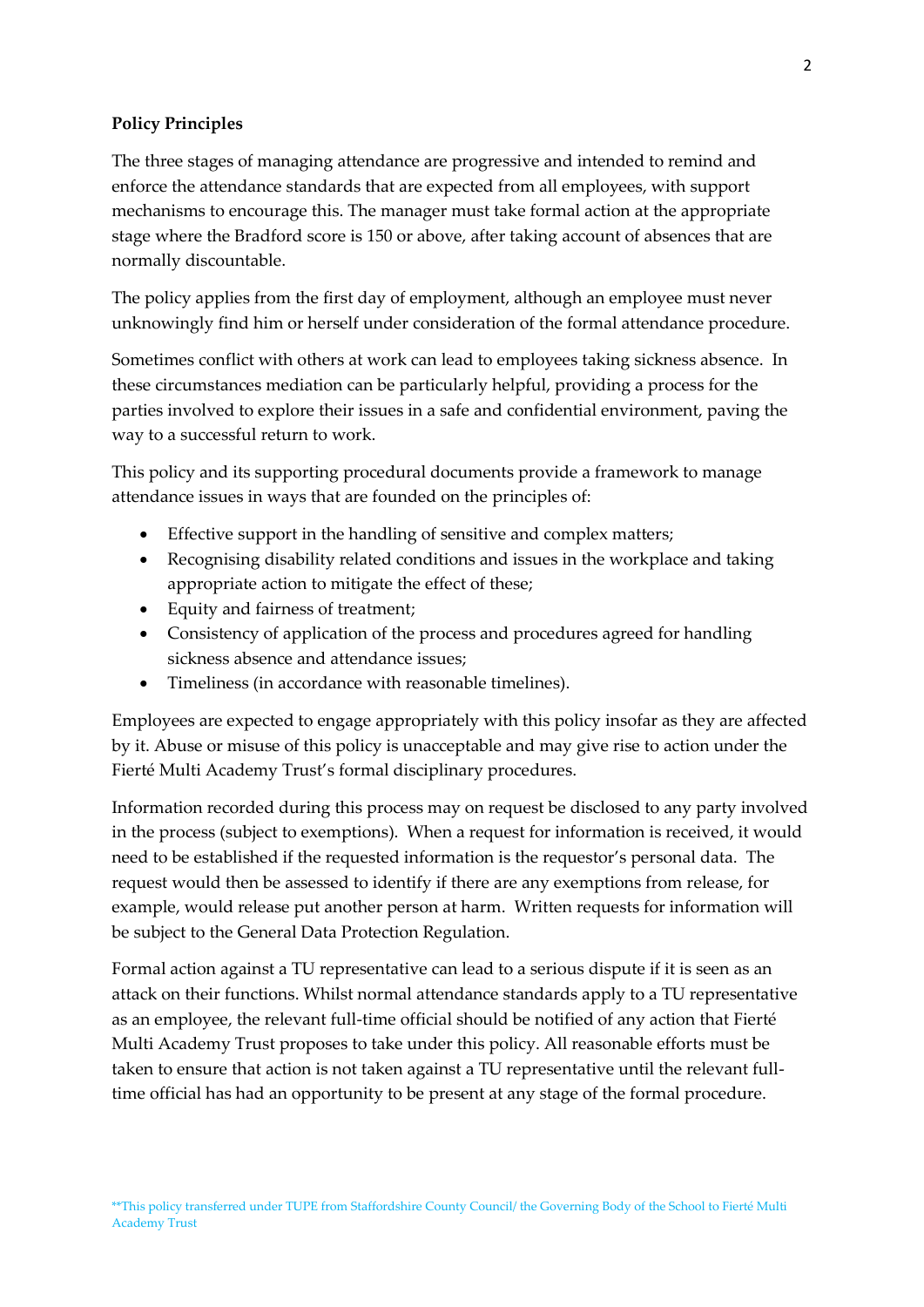# **This Code of Practice must be read in conjunction with the [Managing Attendance at](http://education.staffordshire.gov.uk/NR/rdonlyres/C57A8C12-AD93-4D0A-AA06-B450580F7D1B/165411/PolicyApril20121Schools.doc)  [Work Policy.](http://education.staffordshire.gov.uk/NR/rdonlyres/C57A8C12-AD93-4D0A-AA06-B450580F7D1B/165411/PolicyApril20121Schools.doc) It underpins the process for managing attendance.**

## **Reporting Sick**

Employees are required to personally contact their manager (or person appointed by their manager) at the earliest possible opportunity on the first day of absence and ideally at least two hours before they are due or expected to start work.

**On Day 4 -** Employee is required to contact their manager to update on their absence.

**On Day 7 -** Employee is required to contact their manager again and produce a Doctor's fit note within 5 working days.

## **From Day 8 onwards the employee is required to:**

- Produce ongoing Doctor's fit notes until they return to work or employment ceases.
- Update their manager at least every two weeks with their progress.
- Engage with the MAT's Occupational Health/ Human Resources providers regarding referral appointments and absence visits

## **Failure to Produce a Fit Note**

Failure to produce a fit note within 5 working days of it being due may result (except in exceptional circumstances) in the withdrawal of occupational sick pay.

## **Maintaining Contact during the Absence:**

#### **Short term absence**

The manager has a duty of care and should take steps to find out why their employee is not well; the nature of their illness and what steps they are taking to deal with it.

## **Long term - absences of more than 20 days**

At the point it becomes known that the absence will be of more than 20 days the manager should arrange to meet with the employee and arrange a referral to Occupational Health if one has not already been made.

## **Return to Work Discussions on return from Sickness Absence**

The RTW discussion enables a manager to identify the cause of the absence and should be carried out as soon as possible, ideally on the day of return and normally within 10 days.

Managers must complete the relevant paperwork to show that a RTW discussion has taken place, and keep a local record of the discussion taking place. Return to Work discussions must take place following every absence to ensure that an employee will never unknowingly find him or herself under consideration of the formal Attendance Procedure.

\*\*This policy transferred under TUPE from Staffordshire County Council/ the Governing Body of the School to Fierté Multi Academy Trust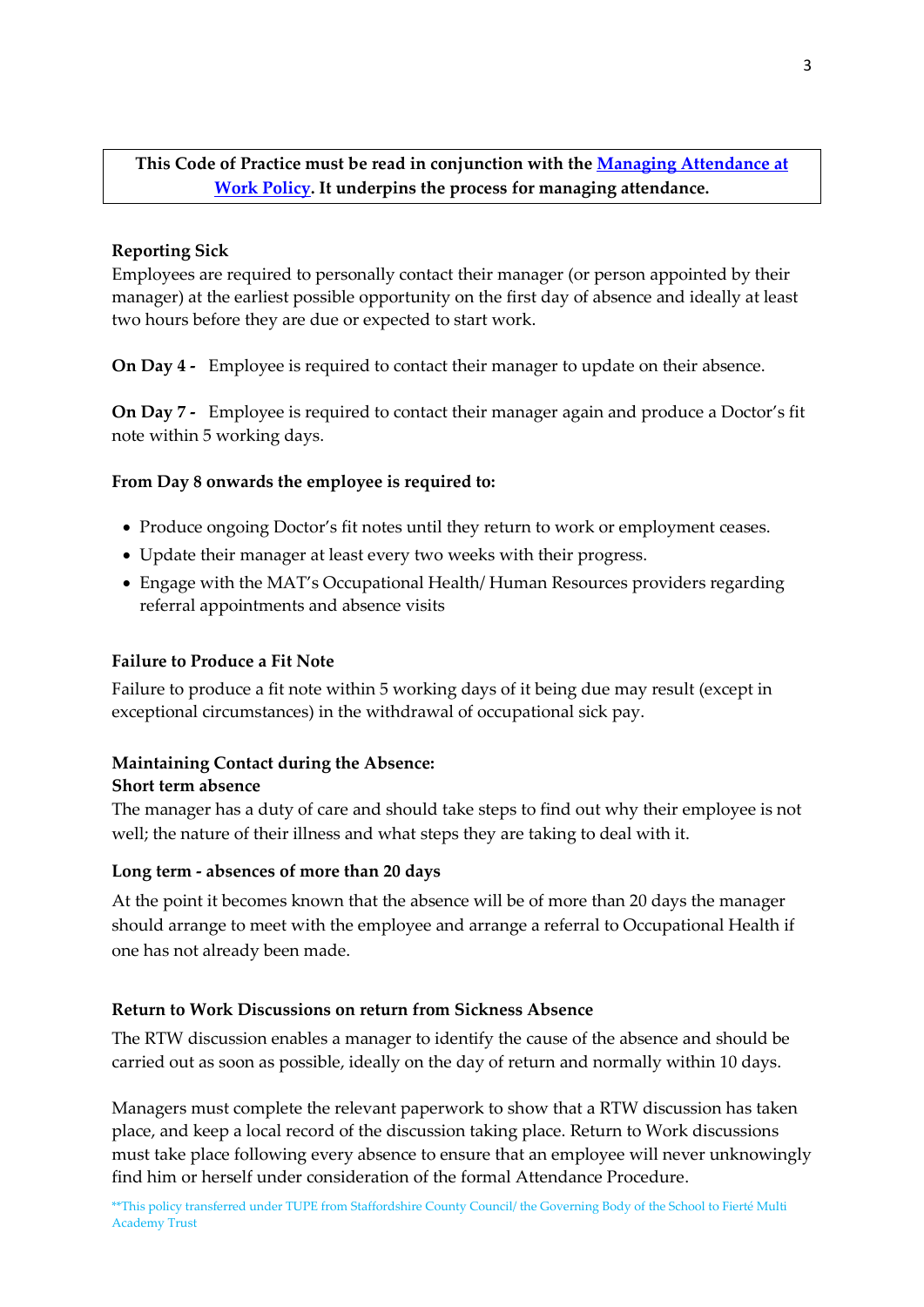## **Disability**

The implementation of the Equality Act 2010 places certain obligations on employers.

- It is unlawful to discriminate against a disabled person for reasons related to their disability.
- A further obligation is that of reasonable adjustments.

## **Phased Returns (following long term sickness absence)**

May follow a prolonged period of absence where the employee is not fully fit to resume normal duties.

### **Termination of Contract**

May be appropriate where an employee is unable to fulfil the terms of contract on the grounds of continuing sickness absence.

### **The Bradford Factor**

The Bradford Factor is used to calculate the Bradford Score in a rolling 12-month period, which in turn is used to measure levels of employee sickness absence.

### **Discountable Absences**

Sickness related to disability (Equality Act 2010); critical illness; accidents on duty (where the accident has occurred on duty); maternity and pregnancy are normally discounted from the Bradford score when considering formal action.

#### **Formal Attendance Procedure**

Consists of three formal stages leading up to (and including) consideration of dismissal.

## **The Right to be Accompanied**

Employees have the right to be accompanied by a companion at any meeting that forms part of the formal attendance management procedure. A companion may be a trade union representative, a fellow worker, or an official employed by the trade union.

#### **Non Attendance at Formal Meetings**

At any stage of the formal process if an employee declines to attend the meeting or is prevented from attending, the meeting may still proceed in their absence, at the discretion of the person or those conducting the meeting.

The person conducting the meeting may request that the employee be offered a further opportunity no later than 5 working days from the original date. If non-attendance is due to sickness the employee must produce a fit note, which clearly states that they cannot physically attend the meeting.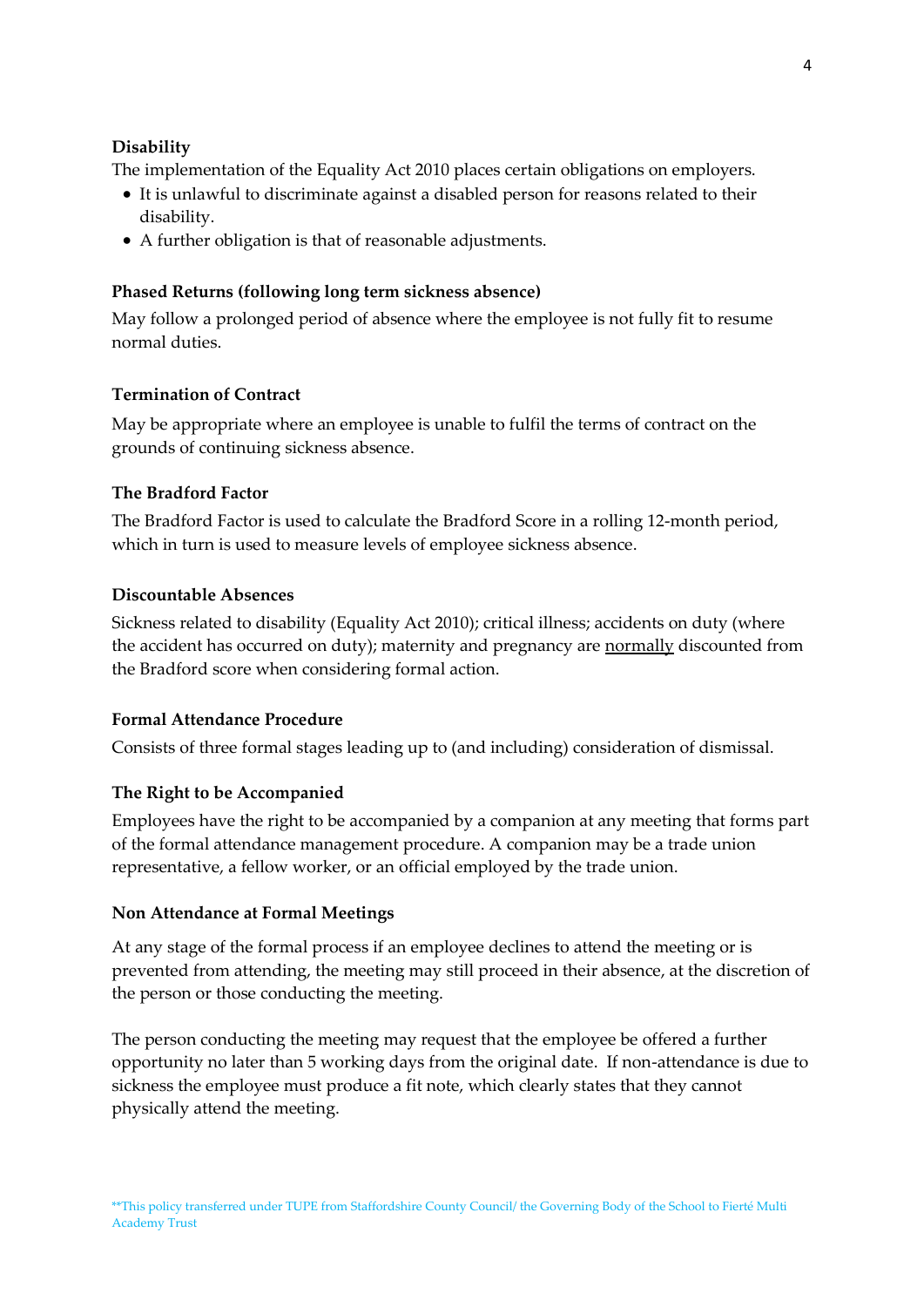# **The Formal Stages**

Note: During any stage of the formal process, where **two same stage** warnings (i.e. two Stage 1's) have been issued within the preceding **two years** the formal procedure may be escalated automatically to the next stage if the sickness absence standards are breached.

## **Stage 1**

Bradford Score is at least 150. The manager (usually their line manager) must review their attendance record and consider the actions appropriate at this stage. These considerations must be well documented by the manager and retained on file against the absence record.

Where formal process is to take place the manager should:

- Arrange a formal meeting with the employee (usually within 14 calendar days of the employee returning to work, but in all circumstances as soon as is reasonably practical).
- Give a minimum of 14 calendar days' notice of the meeting in writing, clearly stating that it is being convened under the formal attendance procedure.

Some absences may be disability related and so managers may need to determine these with assistance from their HR provider and/or OH provider and decide if reasonable adjustments are possible for the employee to be able to complete the tasks demanded by the job.

## **Stage 2**

Bradford score of at least 150 points and where two further absences or one absence of 10 days or more, has occurred during the 'life' of the previous Stage 1 warning. In such cases the manager will call the employee to a Stage 2 meeting with a more senior manager.

A meeting is held to advise the employee that their attendance is unsatisfactory and Stage 2 issued. Should they incur a further two absences, or one absence of 10 days or more they will be facing Stage 3 of the Attendance Procedure at which point their dismissal will be considered.

## **Stage 3**

Bradford score is at least 150 points and where two further absences or one absence of 10 days or more, has occurred during the 'life' of the previous Stage 2 warning.

Manager to invite the employee to a formal meeting allowing 14 calendar days' notice of the meeting.

Where the decision is to recommend dismissal, the case will be referred to a Governors' Committee Hearing, and the employee will be invited to attend accordingly in writing (ensuring at least 10 working days' notice of the Hearing).